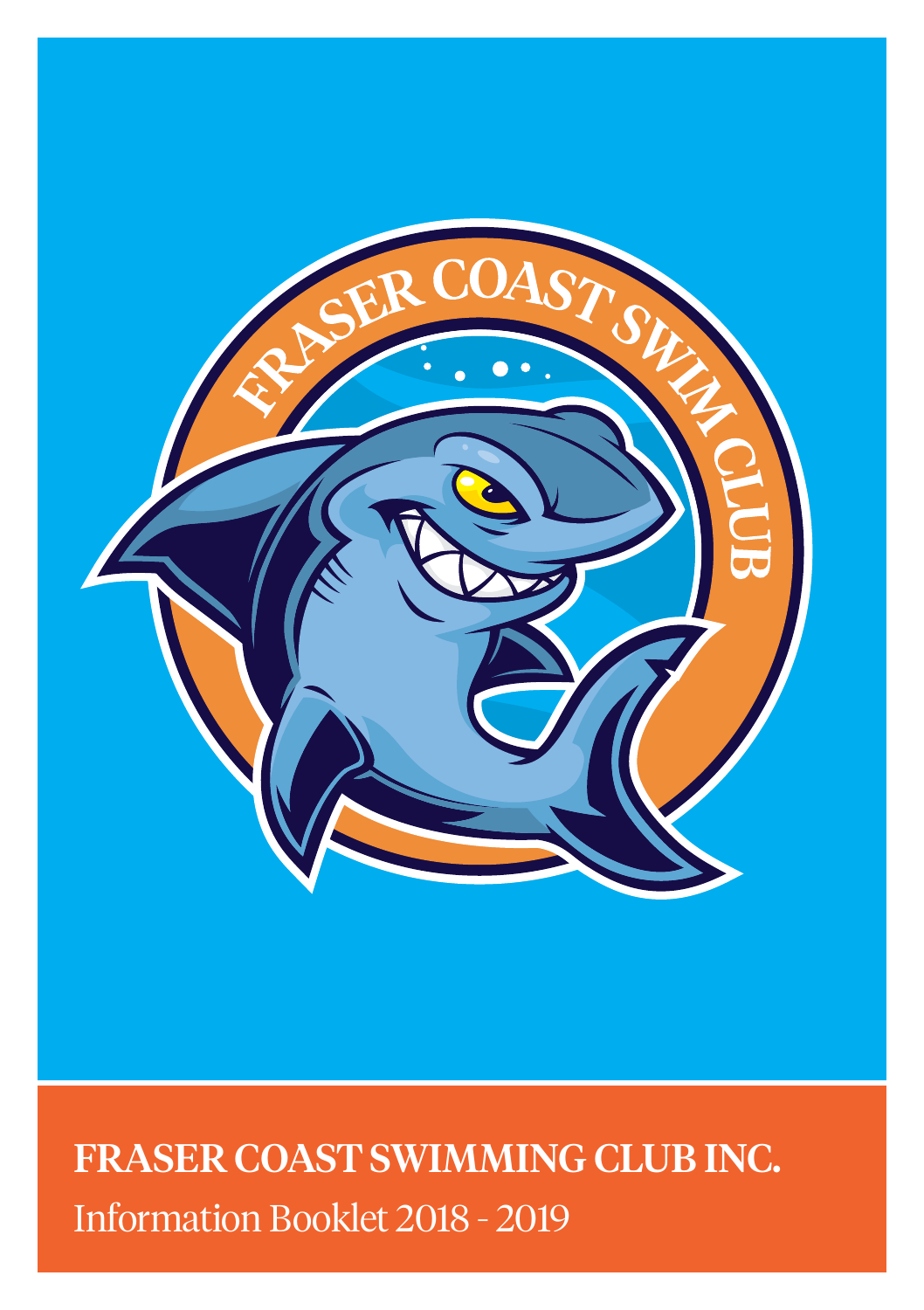# Welcome to the Fraser Coast Swim Club.



# **HOME OF THE SHARKS**

Fraser Coast Swim Club Inc is affiliated with Swimming Qld and Swimming Australia who controls and administers the sport of swimming. Our club is run within those guidelines.

Our Club aims are to provide a safe, non-threatening, happy environment so our swimmers at all levels from beginners to State to National swimmers, can train and compete. We also try to provide a social outlet for our parent members to build club pride and friendships out of the water.

This booklet is designed to give you some basic information regarding our club.

Should you have any queries regarding the club or wish to help in any way please see Marcus or any of the committee members.

#### **COMMITTEE MEMBERS**

| <b>PRESIDENT</b>              | Marcus Elder                                            |  |
|-------------------------------|---------------------------------------------------------|--|
| <b>VICE PRESIDENT</b>         | Nicole McIntyre                                         |  |
| <b>SECRETARY</b>              | Michard Ward and Michelle Begaud                        |  |
| <b>TREASURER</b>              | Donna Veitch                                            |  |
| CARNIVAL COORDINATOR          | Colin Anderson<br>racesecfrasercoast@gmail.com          |  |
| <b>CLUB NIGHT COORDINATOR</b> | <b>Alison Harvey</b>                                    |  |
| CHIEF TIME KEEPER             | Management Committee (Robyn Roberts and Vanessa Barber) |  |
| <b>FUNDING and GRANTS</b>     | Penny Elder                                             |  |
| DELEGATES WB and QSA:         | Marcus Elder and Colin Anderson                         |  |

#### **COMMITTEE MEETINGS**

Committee meetings are held on the first Wednesday of every month. These meetings start at 6.15pm and usually only take about 30minutes.

All club members are welcome and encouraged to attend these meetings.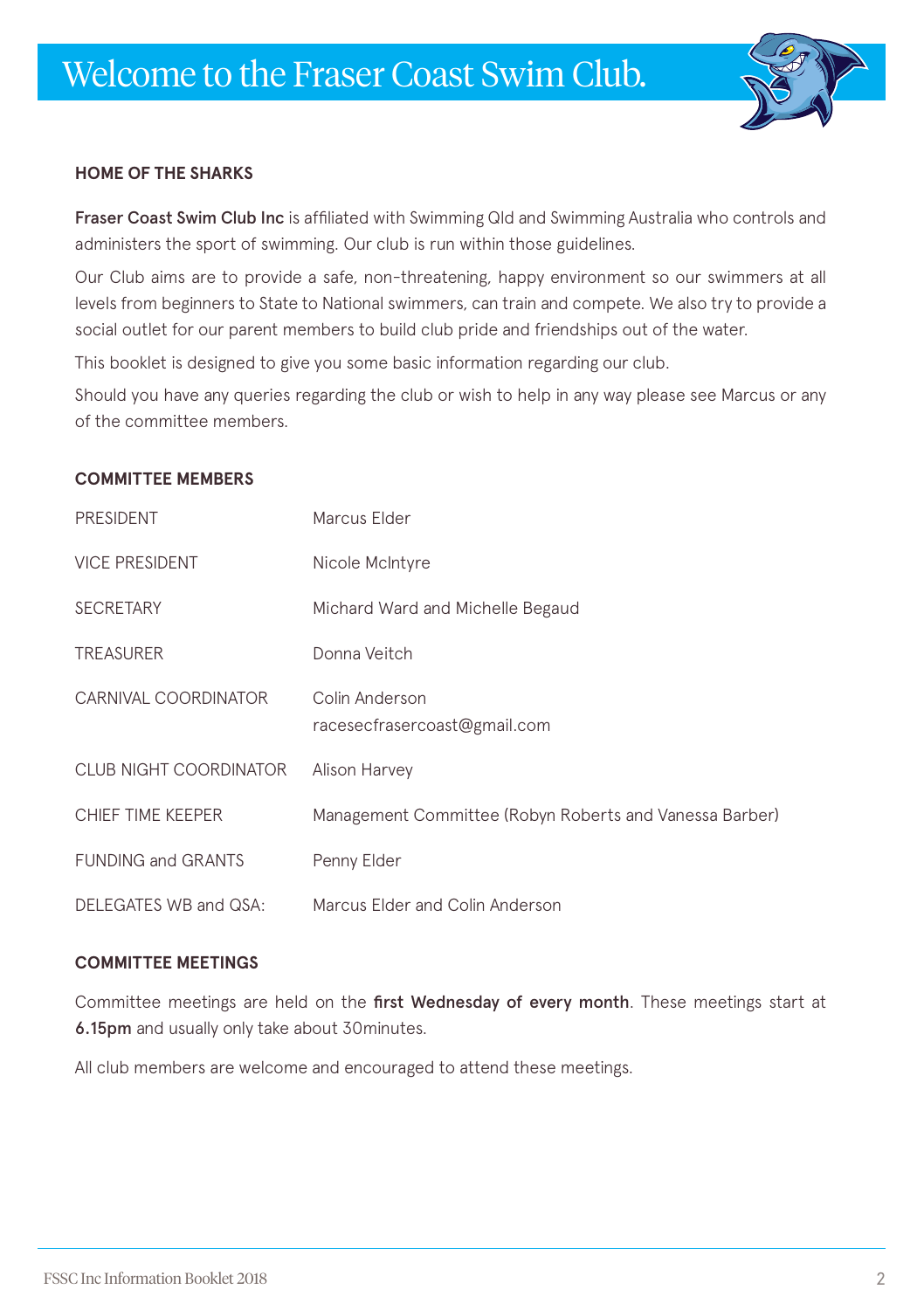

# **MEMBERSHIP FEES ARE AS OUTLINED IN THE TABLE BELOW.**

|                                       | 9+ YEARS    | 8 YEARS   | <b>7 YEARS and UNDER</b> |
|---------------------------------------|-------------|-----------|--------------------------|
| <b>COMPETITIVE</b><br><b>SWIMMER</b>  | $$120$ each | \$60 each | \$20 each                |
| <b>RECREATIONAL</b><br><b>SWIMMER</b> | \$100 each  | -         | $\overline{\phantom{a}}$ |

#### **COMPETITIVE SWIMMER price Includes:**

- Free silicone race cap
- Eligible to race at club nights
- Pool entry for club nights
- Eligible to be considered for club awards/ trophies (Minimum of 10 club night attendance to be eligible)
- Eligible to compete at Swimming Australia (SAL) and Swimming Queensland approved meets
- Affiliation with SAL, Queensland swimming and Wide Bay swimming
- Comprehensive insurance cover under Swimming Queensland
- Relay Nominations for District and Regional Championships.
- Information package
- Quality club uniforms available at cost prices
- Access to knowledge and support of our club coach

#### **RECREATIONAL SWIMMER price includes:**

- Free silicone race cap
- Eligible to race at club nights.
- Pool entry for club nights
- Eligible to be considered for club awards / trophies (Minimum of 10 club night attendance to be eligible)
- Comprehensive insurance cover under Swimming Queensland
- Affiliation with Queensland swimming and Wide Bay swimming
- Information package
- Quality club uniforms available at cost prices
- Access to knowledge and support of our club coach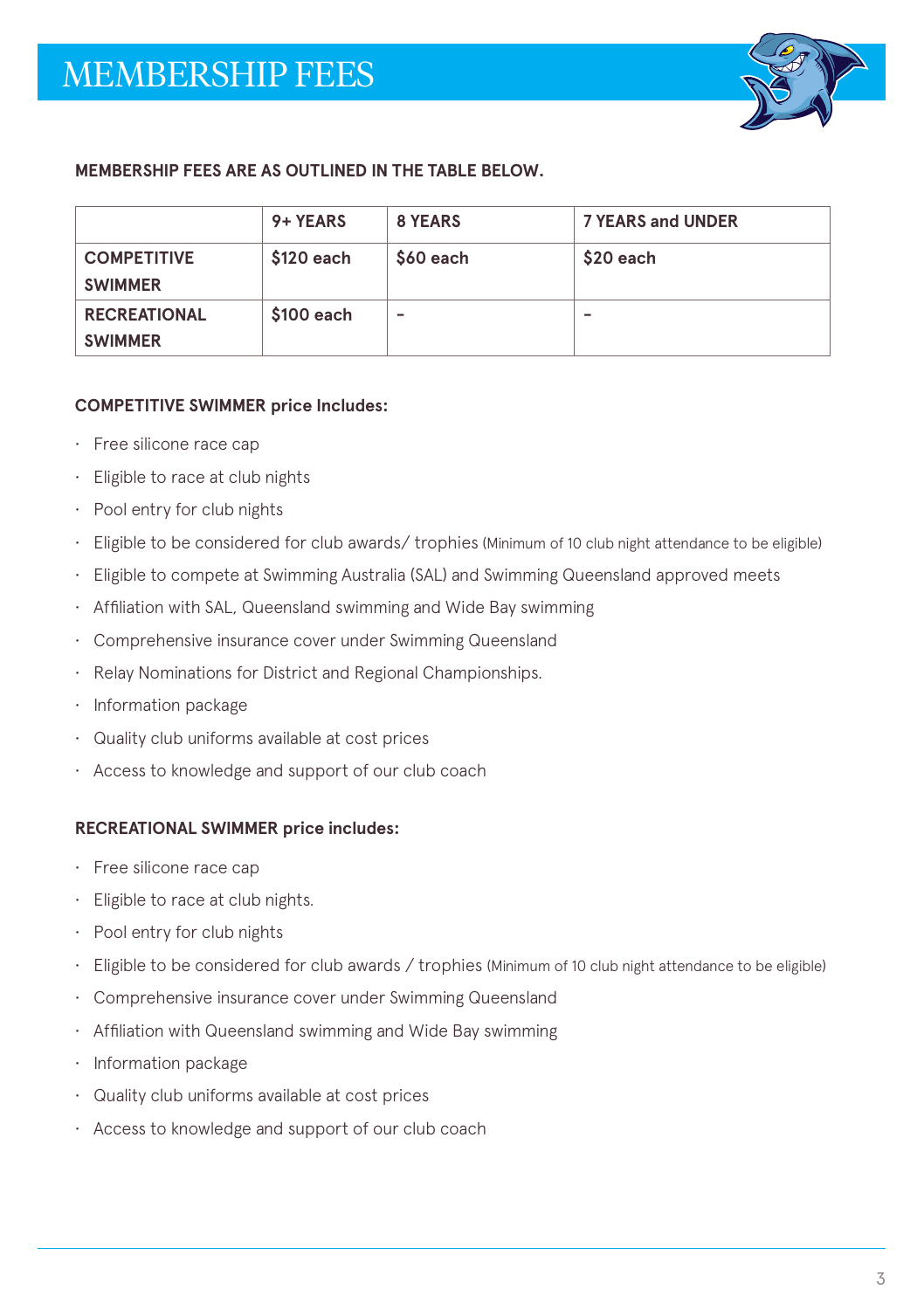

# **CLUB NIGHTS**

Club nights are held every Monday with the first Club Night being **Monday 8th October 2018**.

Club Nights start at **5.45pm** with racing starting at **6.00pm**.

### Racing is usually completed by 7.30pm.

A BBQ will run each club night from 5.30pm with sausage on bread available for purchase. Proceeds from this BBQ go towards the club.

The program of events and nomination forms are displayed on the club noticeboard. Swimmers can nominate for **up to four events**.

Nominations for all events must be made by **6.00pm** on the **Thursday night prior to each club night**. Nominations are to be placed into the swim club folder located at the noticeboard. Any swimmer who does not nominate by Thursday night cannot be guaranteed a swim on Club night.

All parents are encouraged to become involved in the club and volunteers are required for time keeping, marshalling and BBQ each club night.

The more you become involved in the club, the more you will get out of it.

# **CARNIVALS**

The club will participate in several swim carnivals during the year, and all competitive swimmers are encouraged to attend these events.

Please check the noticeboard regularly for the deadlines for nominating for carnivals. Most carnivals are entered directly on line via My Lane. Details of how to access this will be emailed from Swimming Qld once you sign up. Any nominations after the due date cannot be accepted.

Some carnivals will require qualifying times (those listed overleaf with a 'Q'). These need to be verified before nominating. Please see Marcus regarding these events.

All swimmers are to wear Fraser Coast race caps when competing (you receive one of these when you sign up).

All participating clubs are expected to provide timekeepers during the day. This is not a hard job so don't be afraid to help (you would have already conducted timekeeping at club night).

Details of carnivals including the program, psych sheets and results are posted on the Wide Bay swimming website (**www.widebayswimming.org.au**).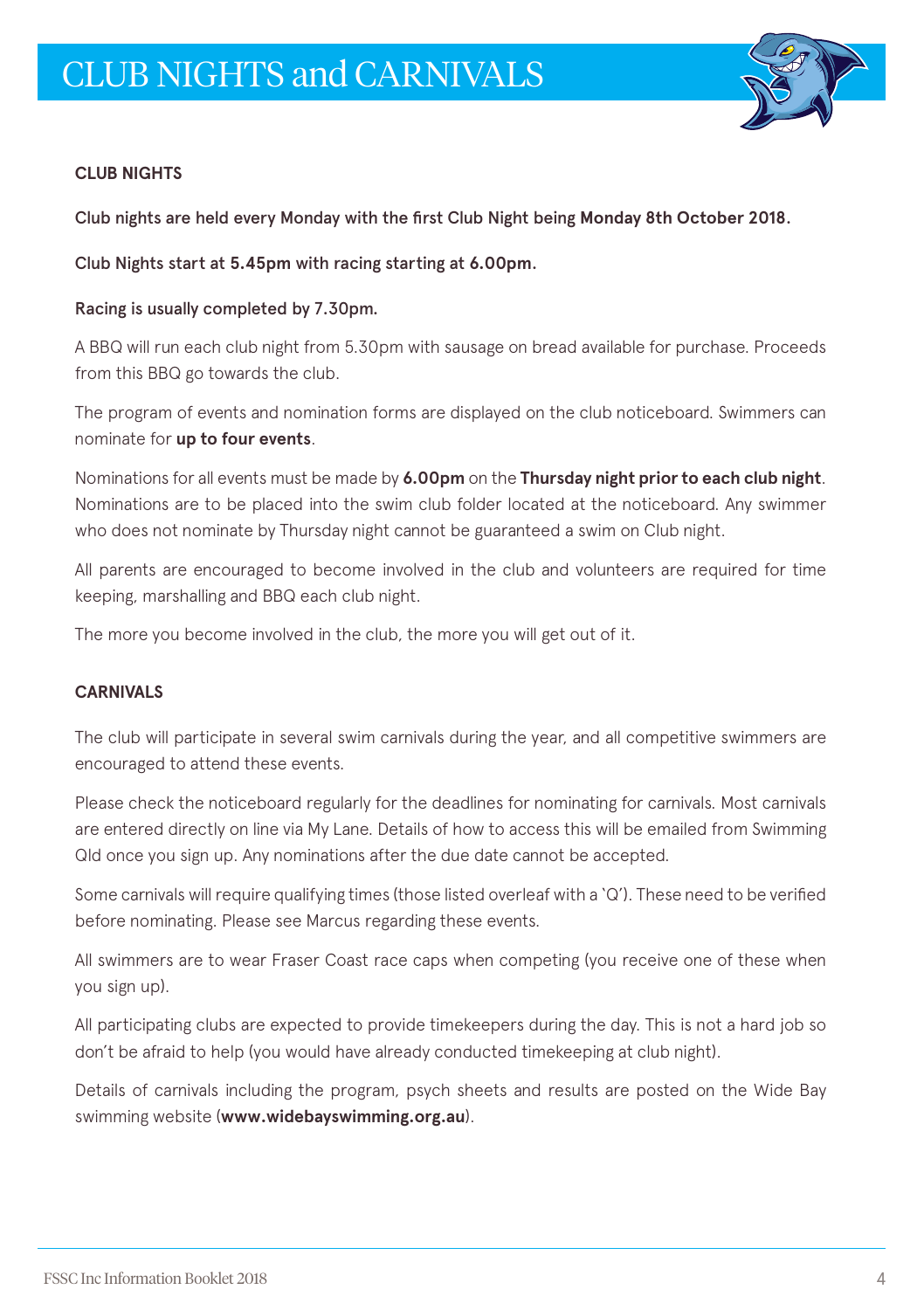

#### **Listed below are some tips for when attending carnivals**

- Go to bed early the night before.
- Pack swim bag the night before (bathers race and warm up if desired, goggles x 2, caps x 2, towels x 2, water bottle and warm clothes, sunscreen and hat).
- Bring chair, reading material (especially for the adults). A pen/ highlighter/ permanent marker is handy for writing down the events.
- $\cdot$  Be on time for warm up at the carnival venue (warm up time will be listed on the program). Carnival warm up is to be done together as a team starting on time as directed by the coach prior to the meet.
- After warm up see the coach before you leave pool deck (there may be some individual skills the coach wants you to do)
- Listen for your call to marshalling for your events Don't count on your parents to listen for you.
- Make sure you see the coach before you go to marshalling and straight after your race.
- In marshalling area, tell marshals that you are there.
- While waiting don't worry about how fast you're going to swim just think about the things that you practice in training every day – Starts, Turns, Finishes.
- Warm down after race where possible and or stretch.
- Eat small quantities of food throughout the day, home food preferably. Only eat larger amounts of food when you have a gap of 1-2 hours or more between swims.
- Fluid should be taken constantly during the day. If you are going to the toilet a lot then you know you've had enough water.
- Sport drinks are good but not total fluid intake (suggest 50-50)
- Enjoy the day.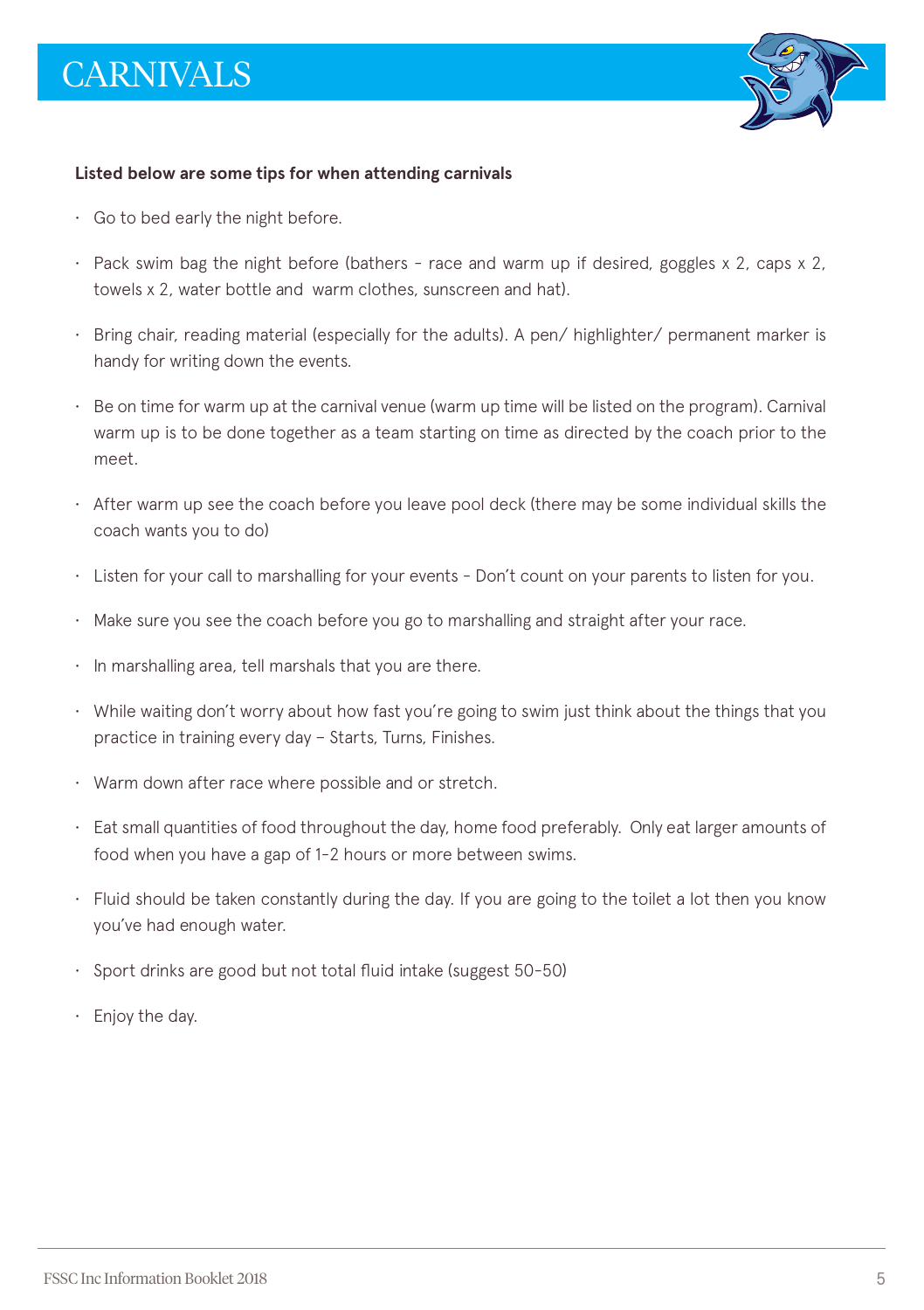

# **2018 | 2019 RACING CARNIVALS**

A list of carnivals that the club will be attending in 2018-2019 is listed below. LC is for long course (50m pool) and SC is for short course (25m pool).

There are many other carnivals around the region and state. If you are thinking of going to any others please let the coach know early, as training programs may need to be changed.

| 2018 | <b>Fairymead SC</b><br>June 30th - July 1st               | <b>ALL</b><br>Bundaberg Swim Academy                      |
|------|-----------------------------------------------------------|-----------------------------------------------------------|
|      | Pan Pac trials<br>July 1st - 4th                          | Q times required<br>Adelaide                              |
|      | <b>Hervey Bay SC</b><br>July 21st                         | <b>ALL</b><br>Hervey Bay Aquatic Centre                   |
|      | <b>Wide Bay SC NOOSA</b><br>August 4th - 5th              | <b>ALL</b> (seniors may have specific races)<br>Noosa     |
|      | <b>QLD SC Championships</b><br>August 17th - 19th         | Q times required<br><b>Brisbane Aquatic Centre</b>        |
|      | Kawana Waters LC<br>September 21st - 22nd                 | <b>State Swimmers</b><br>Kawana                           |
|      | <b>Hervey Bay SC</b><br>October 12th - 13th               | <b>ALL</b><br>Hervey Bay Aquatic Centre                   |
|      | <b>Club Challenge Gympie</b><br>October 20th              | <b>TBC</b><br>Gympie Aquatic Centre                       |
|      | <b>City of Charm LC</b><br>November 23rd - 25th           | All swimmers attending State Champs<br><b>Bundaberg</b>   |
|      | Maryborough Sprint meet<br>December 1st                   | Swimmers wanting Q times for States in Feb<br>Maryborough |
|      | <b>Qld State LC Championships</b><br>December 15th - 22nd | Q times required<br><b>Brisbane Aquatic Centre</b>        |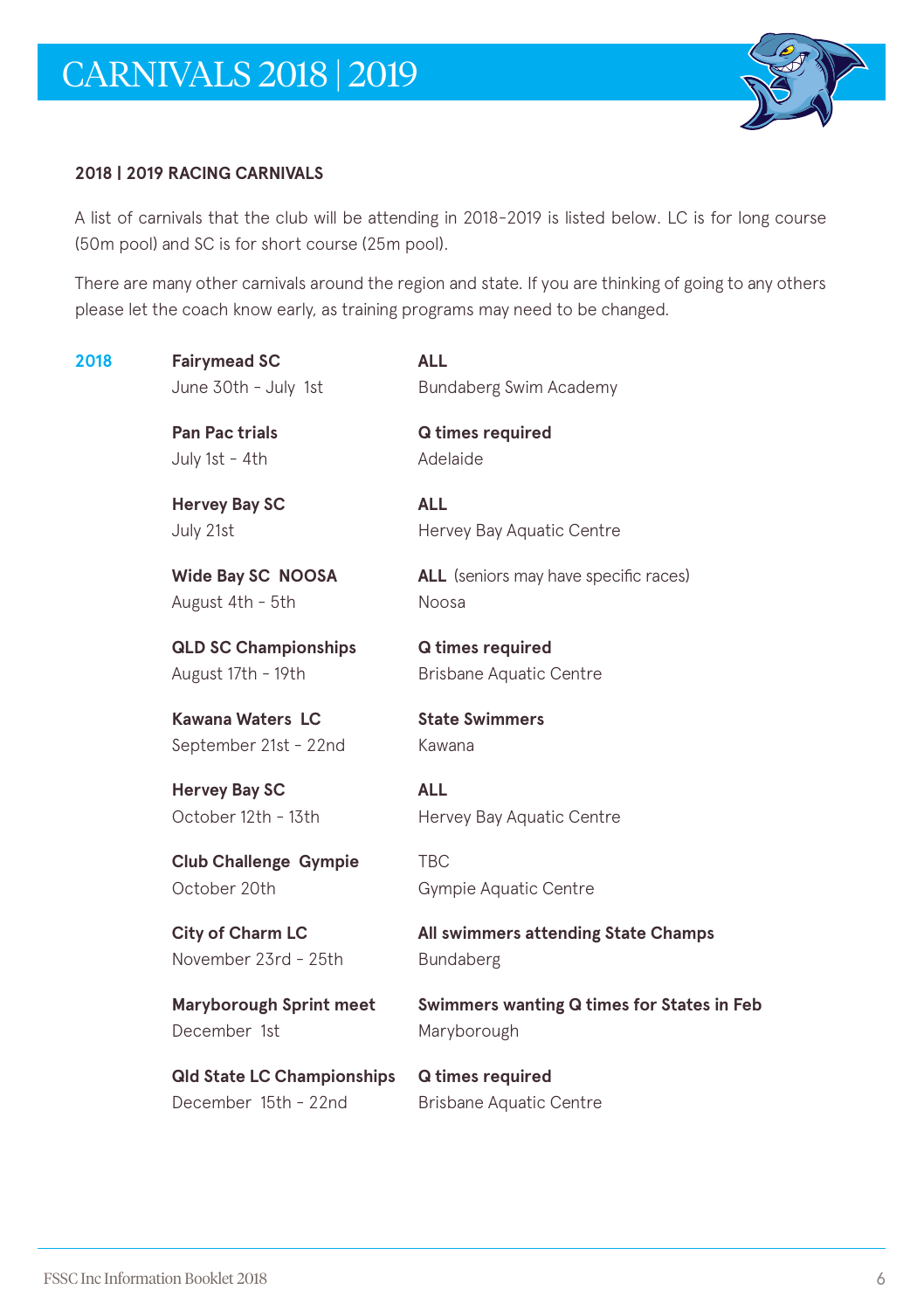# CARNIVALS 2018 | 2019



**2019 Gympie Prep Meet (LC) ALL**  January 18th - 19th Gympie

**Qld State Sprints Q times required** February 16 - 17th Brisbane Aquatic Centre

February 23rd Noosa

**Noosa Prep meet Q times for Wide Bay Champs**

Wide Bay LC Champs **Q times required** March 15th - 17th Bundaberg

**Eumundi Development meet**  March 24th **Eumundi** 

**Australian Age Championships Adelaide (World Para Trials)**  April 15th - 22nd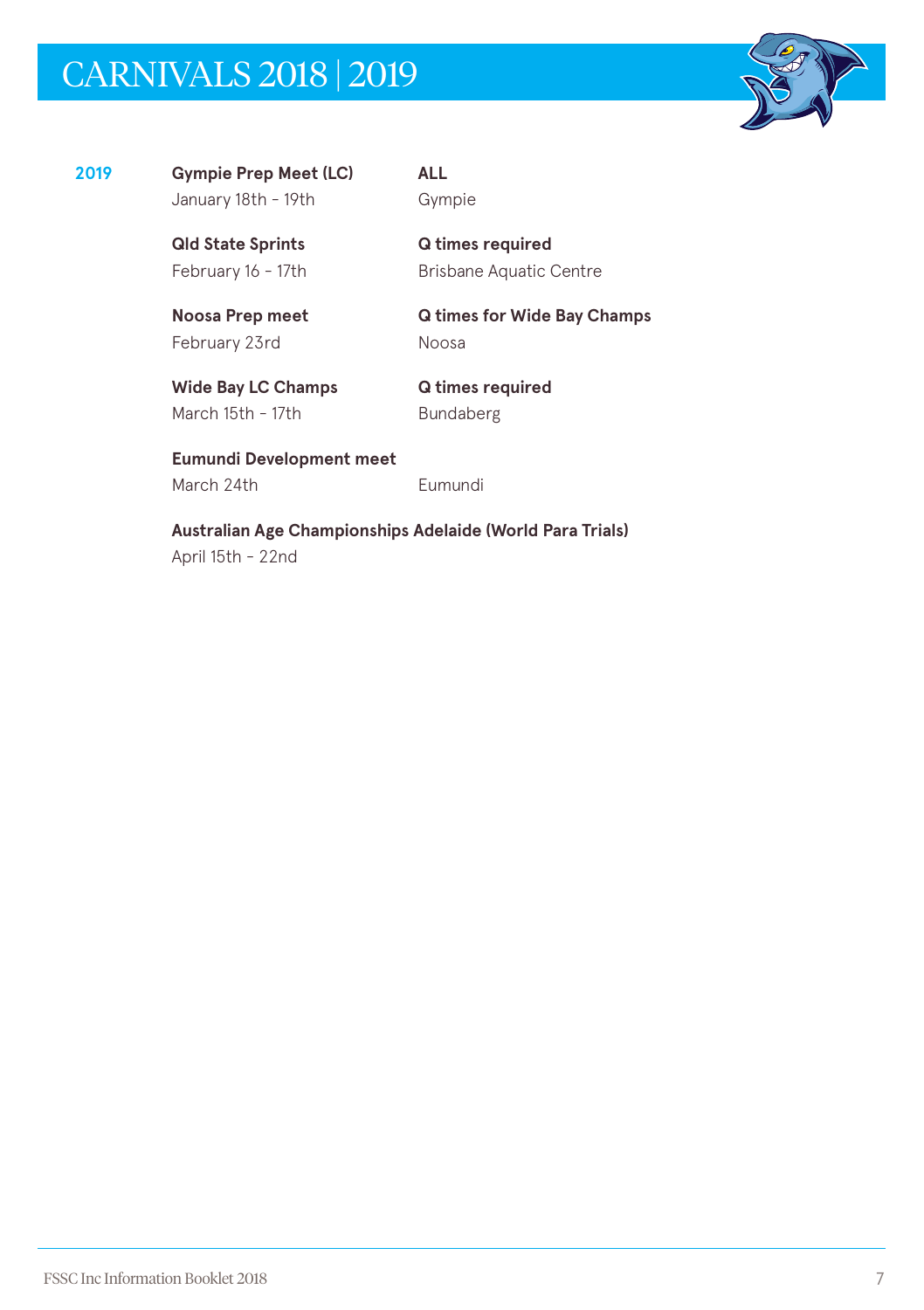

### **CODE OF CONDUCT**

The Management Committee of Fraser Coast Swimming Club Inc (FSC) intends this Code of Conduct to be used in relation to all activities organized and facilitated by the FCSC.

As a FCSC volunteer, swimmer, parent or spectator you should meet the following standard of conduct:

- Respect the rights, dignity and worth of others.
- Be fair, considerate and honest in all dealings with others.
- Be professional in, and accept responsibility for, your actions.
- Make a commitment to providing quality service.
- Be aware of, and maintain an uncompromising adherence to, FCSC policies, procedures and code of conduct.

FCSC expects all Management Committee members, volunteers, swimmers, parents and spectators to abide by this Code of Conduct, which upholds the philosophy and values of the organisation.

They should recognize that at all times they have a responsibility, and a duty of care to others.

#### **Specifically, they should:**

- Understand the possible consequences of breaching the FCSC Member Protection Policy.
- Immediately report any breaches of the FCSC Member Protection Policy to the appropriate authority.
- Refrain from any form of abuse towards others.
- Refrain from any form of harassment toward others.
- Refrain from any form of discrimination toward others.
- Refrain from any form of victimisation toward others.
- Provide a safe environment for the conduct of activities in accordance with any relevant FSC policy
- Show concern and caution toward others that may be sick or injured.
- Be a positive role model.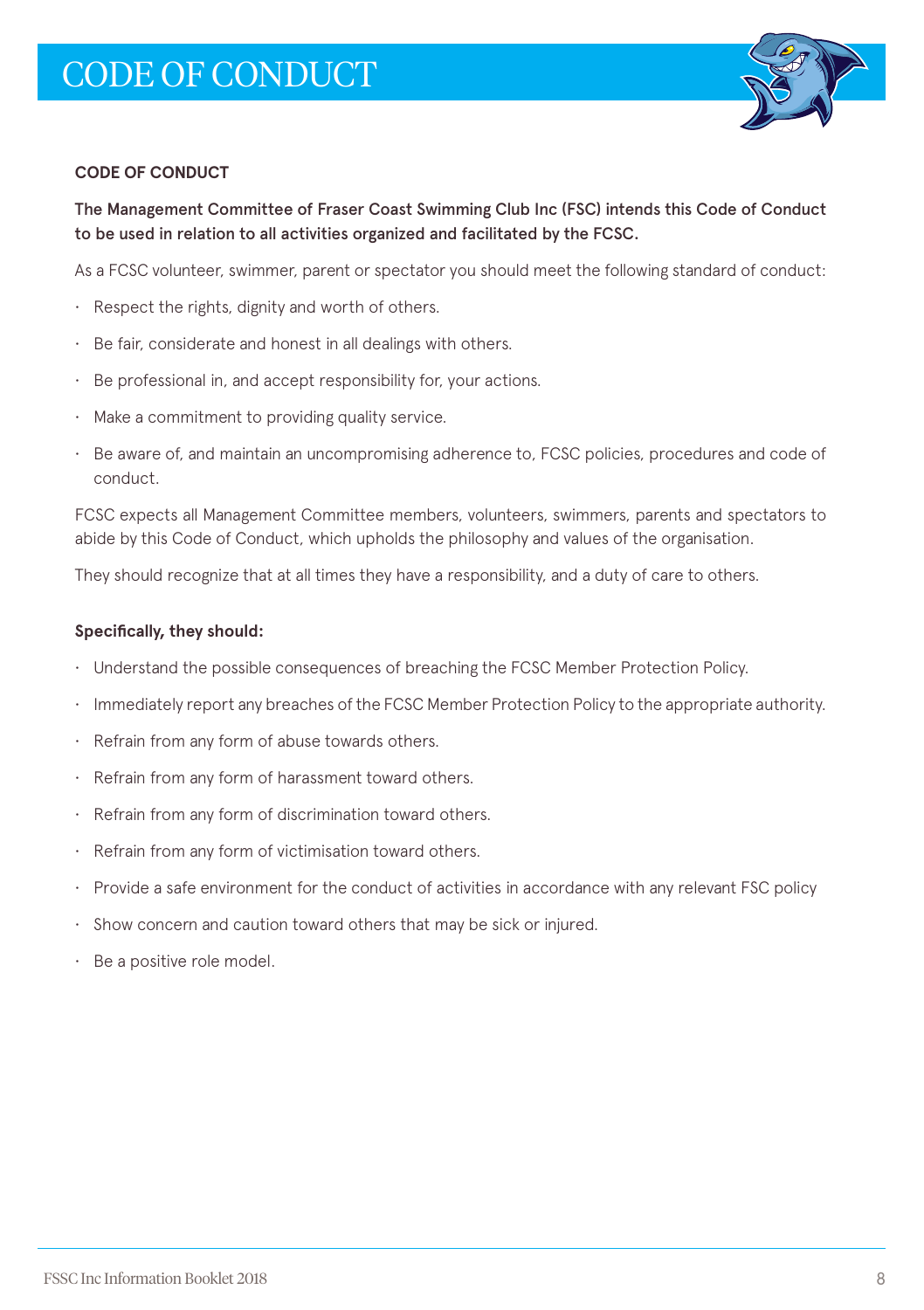

#### **Management Committee**

- Give all young people equal opportunity to participate.
- Identify swimmers with additional needs and notify coaches
- Ensure swimmers are given equal opportunities
- Understand and implement the policies and procedures of the FCSC.
- Have a Code of Conduct available for all clients
- Remember to set an example. Your behaviour and comments should be positive and supportive.
- Make it clear that abusing young people in any way is unacceptable and will result in disciplinary action.

#### **Coaches / Service Providers**

- Agree to abide by the code of conduct.
- Be responsible for matters concerning the implementation of their program
- Understand and implement the policies and procedures of the FCSC
- Maintain a 'duty of care' towards others and accountability for matters relating to all FCSC activities.
- Ensure that any physical contact with others is appropriate to the situation and necessary for the person's skill development
- Provide a safe environment.
- Make a commitment to providing a quality service.

#### **Parents**

- Remember that children participate in sport for their enjoyment, not yours.
- Encourage children to participate, do not force them.
- Supervise your child/children at all times or nominate another adult to do so
- Encourage your child to participate, and acknowledge their efforts
- Use appropriate communication verbal and non verbal at all times. Do not use inappropriate communication eg yelling, humiliating or swearing at your child or another child.
- Never ridicule your child for making a mistake
- Encourage your child to participate according to the rules and to settle disagreements without resorting to hostility or violence.
- Respect fellow members and teach your child to do so too.
- Respect the rights, dignity and worth of every young person regardless of their gender, ability, cultural background or religion.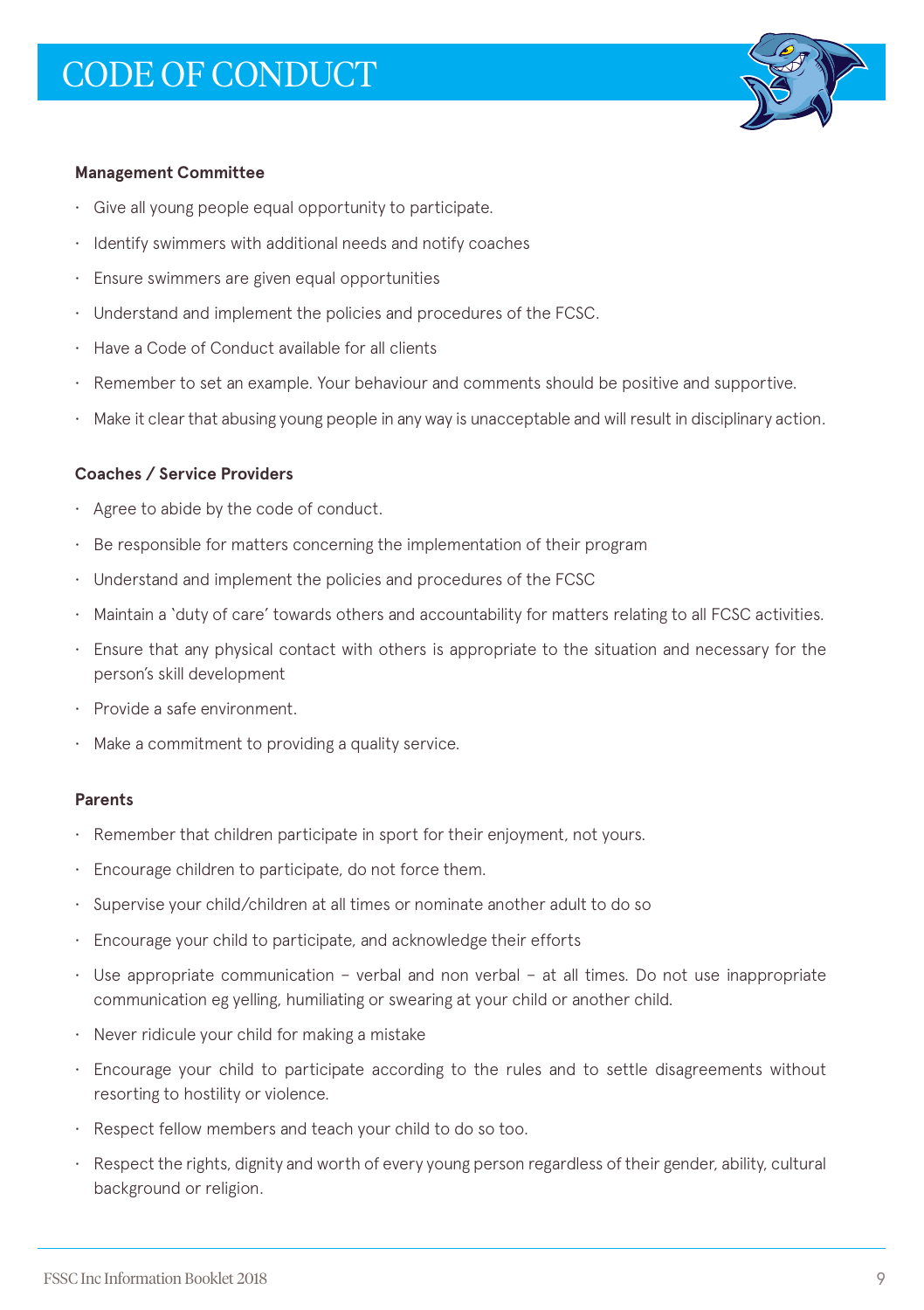

#### **Swimmers**

- Participate for your OWN enjoyment and benefit, not just to please parents or coaches.
- Co-operate with your coach and other technical officials.
- Treat all participants, as you would like to be treated. DO NOT bully or intimidate anyone else.
- Respect the rights, dignity and worth of all participants regardless of their gender, ability, cultural background or religion.
- Always display appropriate behaviour whether during training, competing or social functions.

#### **Volunteers**

- Encourage your child to participate and acknowledge their efforts
- Use appropriate communication verbal and non verbal at all times. Do not use inappropriate communication eg yelling, humiliating or swearing at a child or another adult.
- Understand and implement the policies and procedures of the FCSC.

#### **Parents**

- Remember that young people participate in sport for their enjoyment and benefit, not yours.
- Applaud good performances and efforts.
- Respect the decisions of coaches and technical officials and teach young people to do the same.
- Never ridicule or scold a swimmer for making a mistake. Positive comments are motivational
- Condemn the use of violence in any form, whether it is by spectators, swimmers, instructors or coaches.
- Do not use foul language, sledge or harass other swimmers, coaches, technical officials or administrators.
- Respect the rights, dignity and worth of every young person regardless of their gender, ability, cultural background or religion.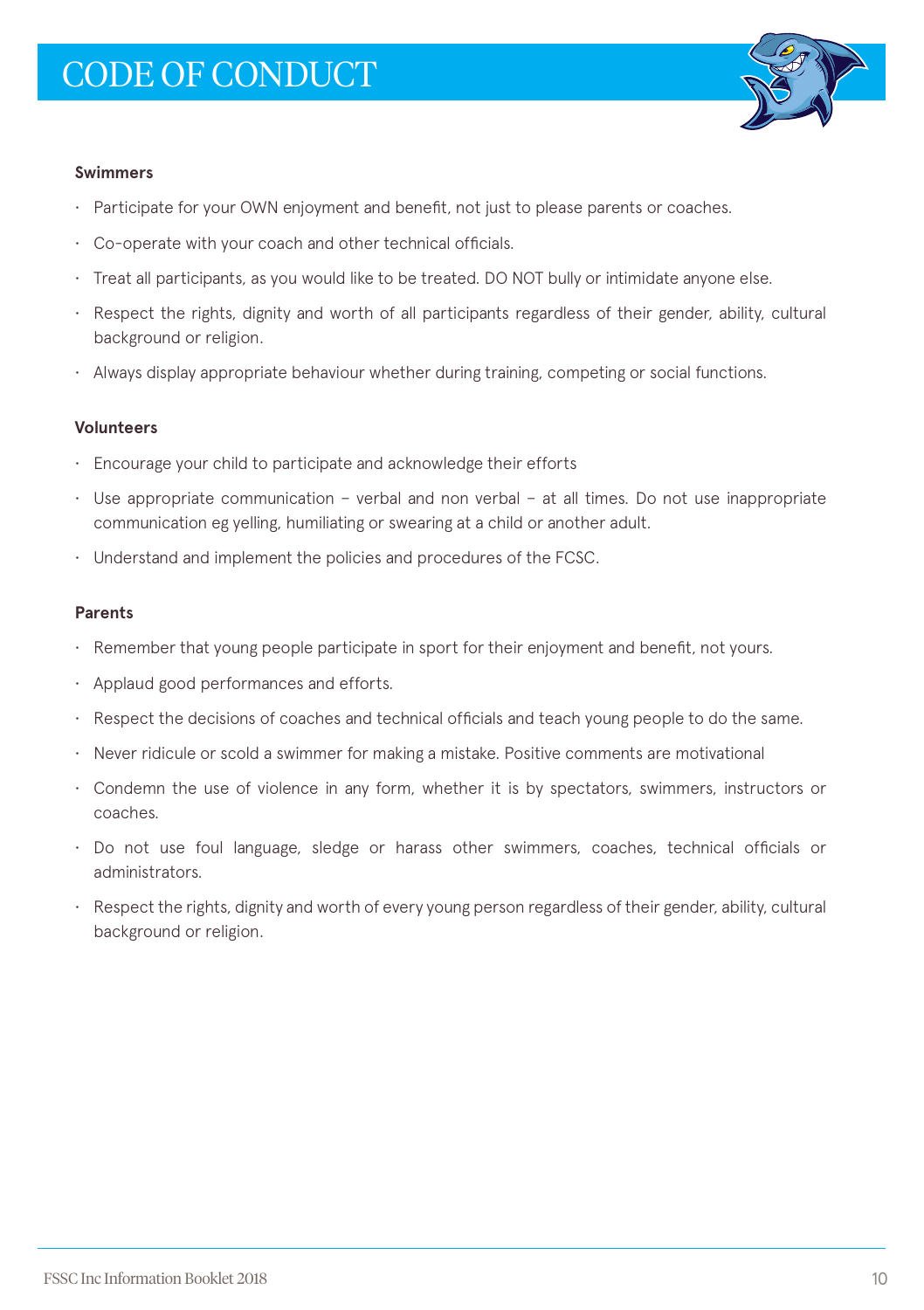

# **HELPING YOUR CLUB**

The club holds a couple of fundraising BBQ's during the year. Your help is appreciated at the events by either manning the BBQ or donating items for the BBQ. These fundraising activities help purchase equipment and assists in keeping membership prices down. Notification of these BBQ's will be posted on the Club Noticeboard.

# **CLUB UNIFORMS**

Club uniforms are available at cost price for all club members. Please see Penny for more details.

# **CHILD PROTECTION POLICY STATEMENT**

Fraser Coast Swimming Club Inc.

Our organization is committed to the safety and well being of all children and young people who use its services. Our volunteers will treat them with respect and understanding at all times. To ensure children and young people are kept safe from harm, our club will abide by a code of conduct.

# **WHO MUST COMPLY WITH THIS POLICY?**

Volunteers – coaches, referees, officials

Parents/Carers

Children and Young People – swimmers

Members

Spectators

FCSC endorses the following code of conduct for those responsible for activities involving children.